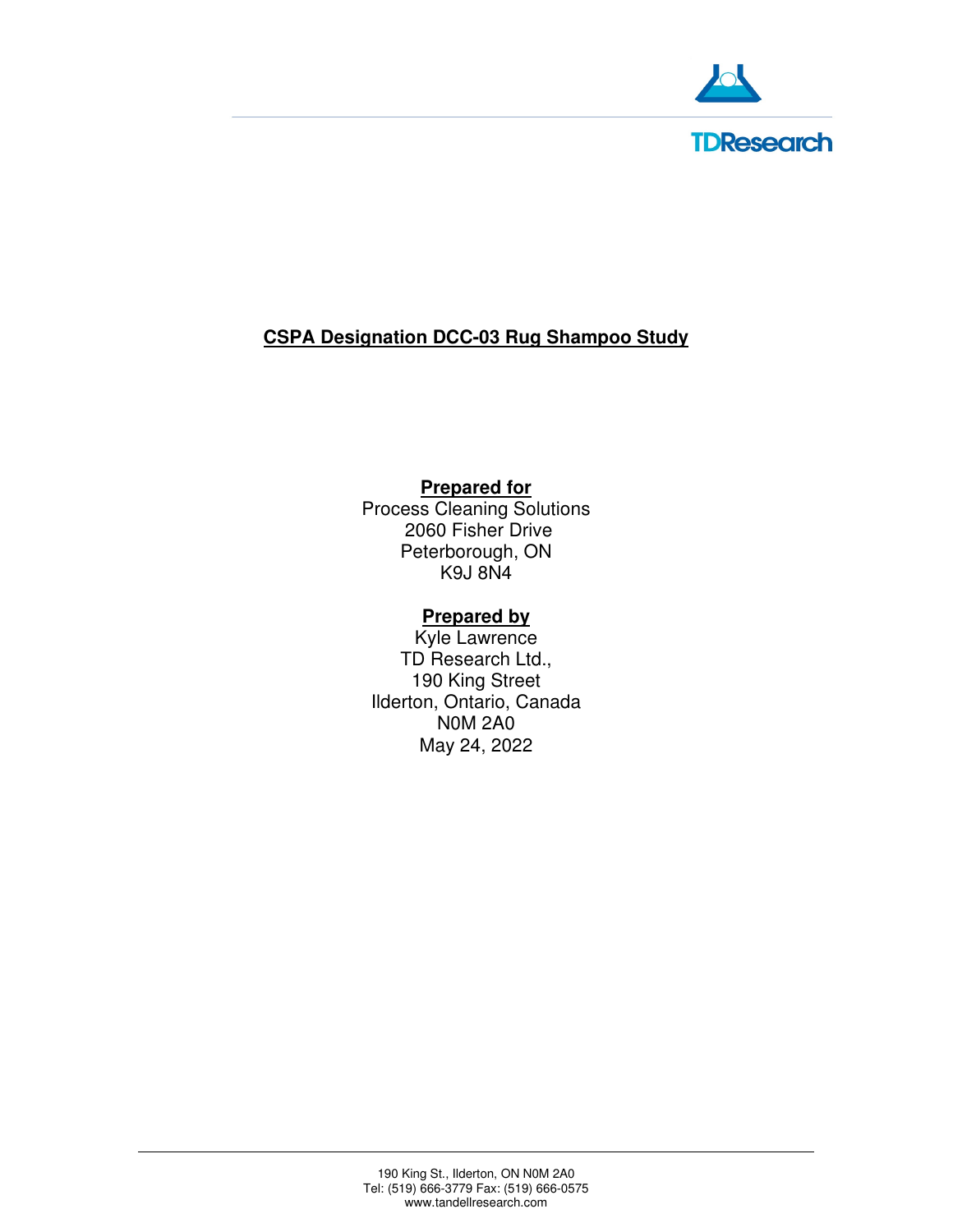

Scope: To determine the cleaning effectiveness of a carpet extraction cleaner.

Products Tested:

|            | <b>Product</b>                                                                                                                                                                                                                                                                                                                                                                                                                                                                                                       | LCH      | <b>Date</b><br><b>Received</b> | Lot#         |  |
|------------|----------------------------------------------------------------------------------------------------------------------------------------------------------------------------------------------------------------------------------------------------------------------------------------------------------------------------------------------------------------------------------------------------------------------------------------------------------------------------------------------------------------------|----------|--------------------------------|--------------|--|
|            | PCS Peroxy MicroClean<br>Concentrate Formula A                                                                                                                                                                                                                                                                                                                                                                                                                                                                       | 22-T0446 | May 6,<br>2022                 | 851073605414 |  |
| Standards: | CSPA DCC-03- Rug Shampoo                                                                                                                                                                                                                                                                                                                                                                                                                                                                                             |          |                                |              |  |
| Equipment: | Michael's Pre 50 Carpet Extraction Machine<br>Dyson Slimball Vacuum<br>Caron 6010 Environmental Chamber<br>Chroma Meter CR-410 Colorimeter<br>ASTM D6540 Resoiling drum                                                                                                                                                                                                                                                                                                                                              |          |                                |              |  |
| Materials: | Soil Mixture:<br>Peat Moss<br><b>Portland Cement</b><br>Kaolin Clay<br><b>Silica</b><br><b>Red Iron Oxide</b><br>Charcoal<br>Shaw Industries Undyed Carpet, Style # 4G036<br>Zytel 6,6 Nylon Pellets (type 101L color NC010)                                                                                                                                                                                                                                                                                         |          |                                |              |  |
| Procedure: | The $L^*$ , $a^*$ , $b^*$ color values of an 8" x 5" virgin untreated carpet<br>swatch are measured and noted. The carpet swatch is then soiled<br>with the soiling drum using the specified soil, vacuumed to remove<br>loose soil. Each carpet swatch is cleaned with the test product by<br>spraying on a pre-determined amount via the test methods below.                                                                                                                                                       |          |                                |              |  |
|            | Cleaning Method:<br>Approximately 10 grams of the diluted test product is applied to<br>the surface of the carpet swatches. After 10 minutes the test<br>product is extracted off the surface by using heated tap water<br>(40 $^{\circ}$ C) and then allowed to dry overnight. Final L <sup>*</sup> , a <sup>*</sup> , b <sup>*</sup> color<br>values are then remeasured and the delta E color change is<br>calculated and reported. This will show the degree of soil or lack<br>of soil remaining on the carpet. |          |                                |              |  |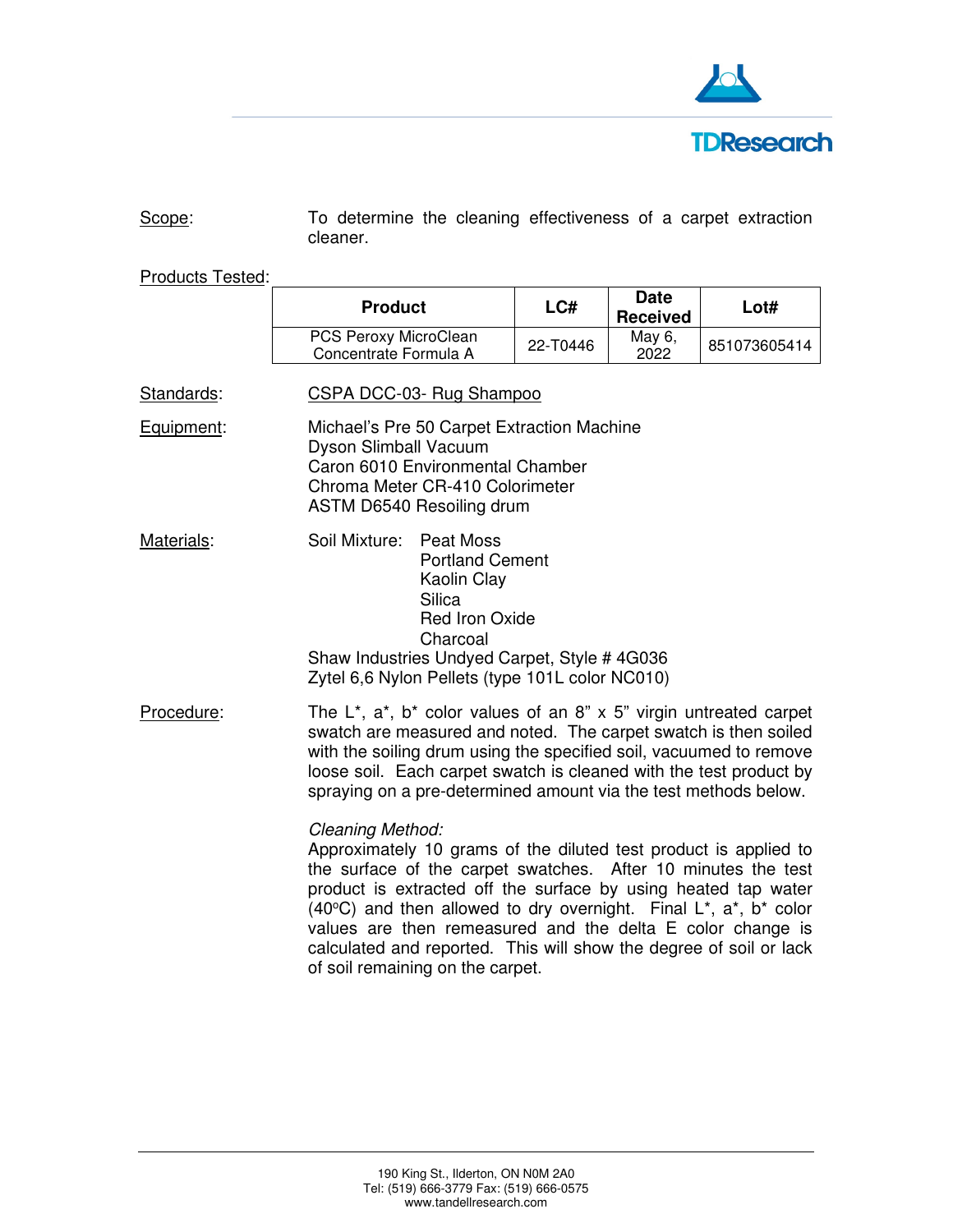

#### Results:

#### Table l: Degree of Soil Remaining

| <b>Product</b>                                 | <b>Dilution</b> | <b>Extraction</b>        | Delta E |
|------------------------------------------------|-----------------|--------------------------|---------|
| PCS Peroxy MicroClean<br>Concentrate Formula A | 32:1            | With heated tap<br>water | 18.1    |
| <b>Water Control</b>                           | n/a             | With heated tap<br>water | 18.4    |

\*the lower the Delta-E, the better the soil removal

Delta-E Explained: Delta E is used to describe (mathematically) the distance between two colors, (i.e., before and after exposure to solution). On a typical scale, the Delta E value will range from 0 to 100.

| Delta E      | <b>Perception</b>                     |  |
|--------------|---------------------------------------|--|
| $\leq$ = 1.0 | Not perceptible by human eyes         |  |
| $1-2$        | Perceptible through close observation |  |
| $2 - 10 <$   | Perceptible at a glance               |  |

Conclusion: The test product is similar in cleaning efficiency/soil removal as the water control.

Project Managed by:

Kyle Lawrence - Lab Supervisor

Approved by:

Bernard Tangelder - Technical Manager